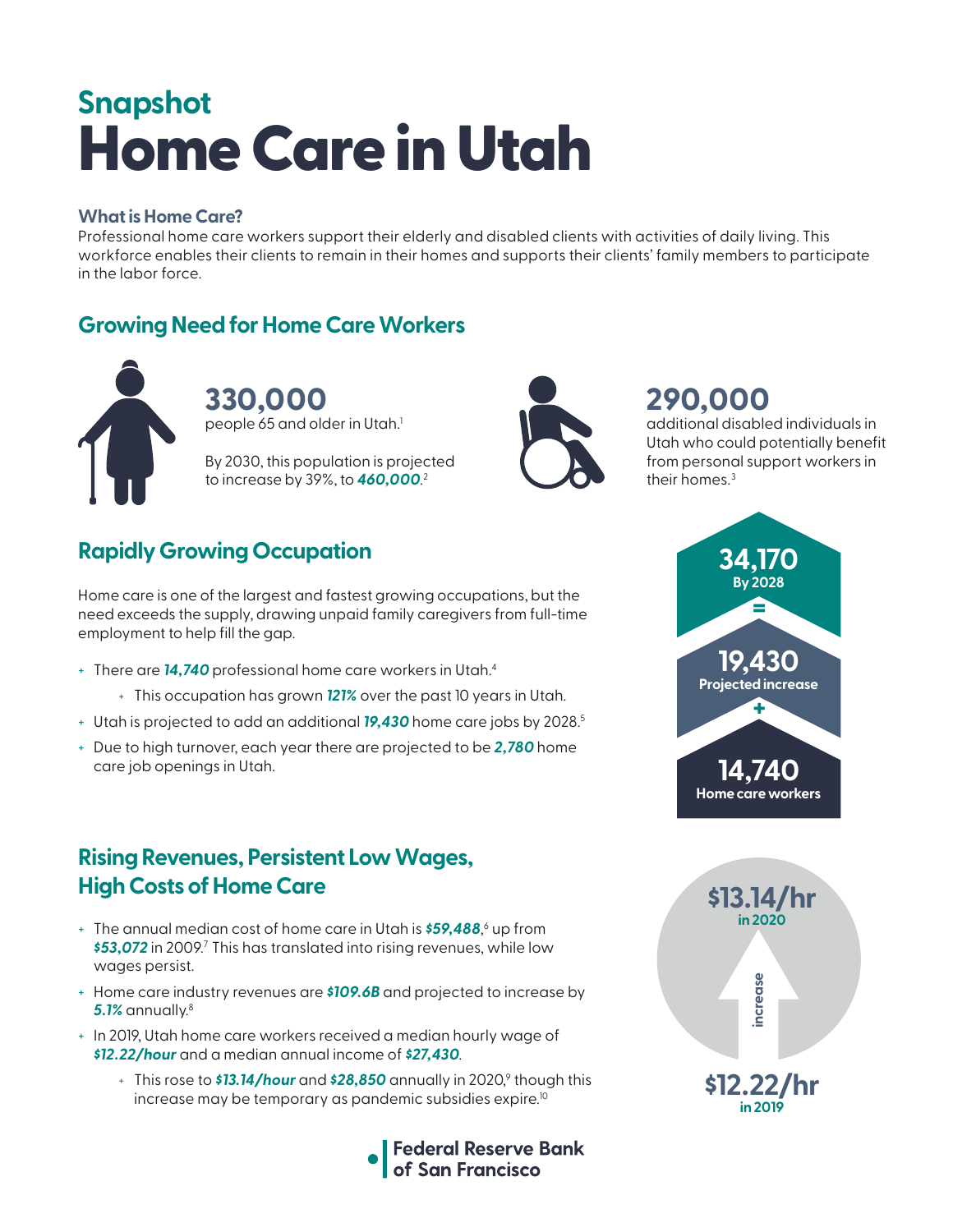# **Worker Demographics**

The Utah home care workforce is disproportionately composed of women of color and immigrant women. Their median age is 40. $<sup>11</sup>$ </sup>



## **Economic Impacts and Racial & Ethnic Disparities**

Recruitment and retention of workers in this rapidly growing occupation can help support the Utah economy.

- + Professional home care workers help family members–especially women–to remain in the workforce,<sup>12</sup> but many families are waiting to receive this support.
	- + 288 elderly and disabled individuals are waitlisted for home care Medicaid waivers in Utah.<sup>13</sup>
- + Studies have found that raising wages for home care workers leads to lower costs from reduced turnover and from workers' reliance on public safety net programs.<sup>14</sup>
- + Low wages result in thousands of Utah home care workers living in poverty: 15